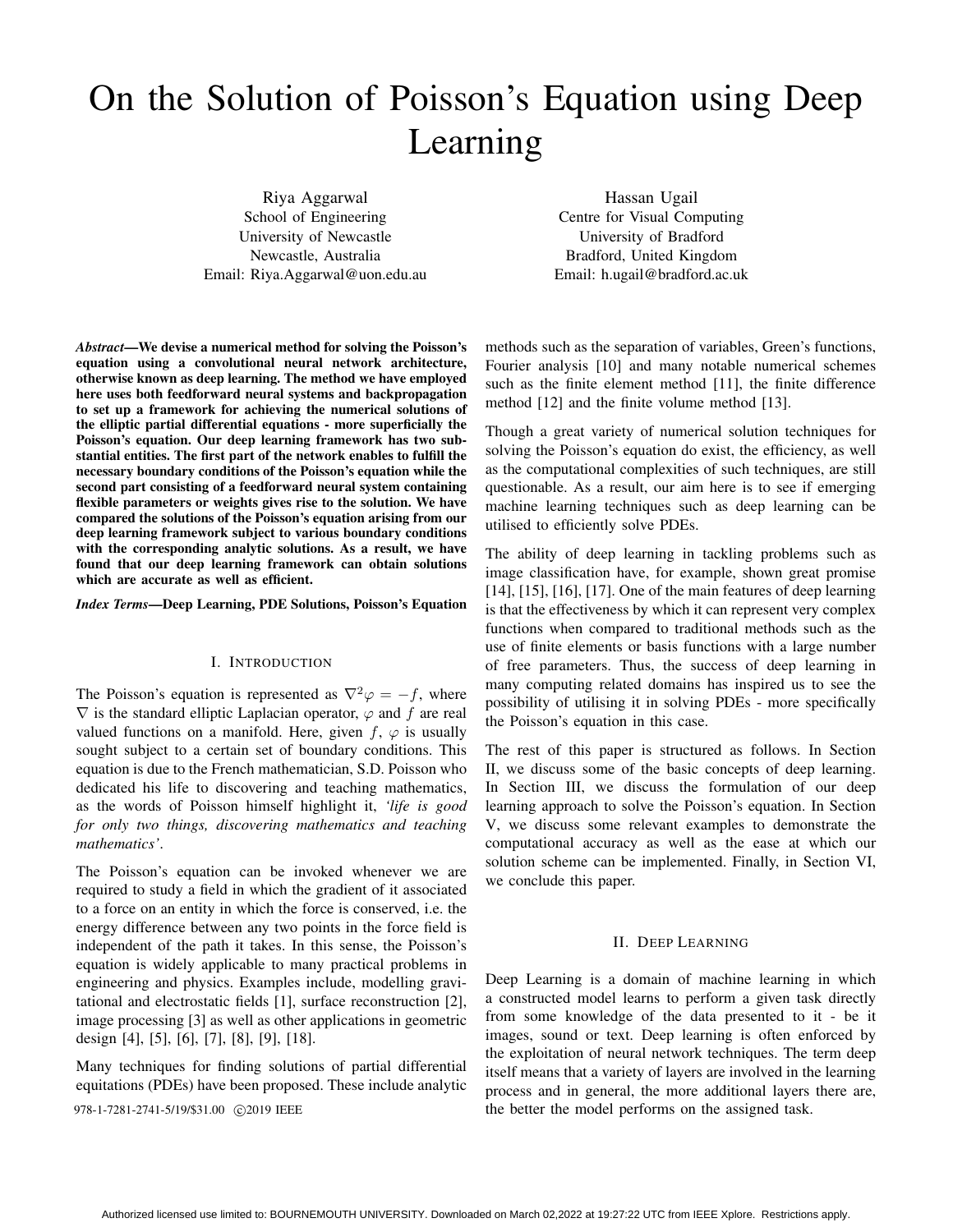As far as the definition goes, a neural network is a parallel distributed information processing structure in the form of a directed graph, where the nodes of the graph are called processing elements and the links are known as the connections. Each processing element can contain any number of incoming and outgoing connections, but the signal will be the same. A single node is insufficient for practical problems and to avoid this, networks with a large number of nodes are generally used. In Figure 1, we illustrate the general form of a neural network system.



Fig. 1. The general structure of a neural network system.

Deep learning systems are extensions of neural network systems which are derived from perceptrons. A multilayer perceptron (MLP) is a class of feedforward artificial neural network. An MLP comprises of no less than three layers of nodes. With the exception of the info nodes, every neuron has a nonlinear element in it. An MLP uses a directed learning method called backpropagation. Its numerous layers and non-straight initiation differentiates the MLP from a direct perceptron. A solitary layer perceptron shapes half-plane choice districts, a two-layer perceptron can frame a convex (polygon) and a three-layer perceptron can frame subjectively complex choice locales in the info space.

# *A. The Backpropagation Algorithm*

A backpropagation method of artificial neural networks (ANN) has three layers of neurons - an input, a hidden and an output layer - where there are no connections between the layers but they are fully connected between two consecutive layers. There are two connections weight matrices between them. They are,

- (1) between an input and the hidden layer,
- (2) and between the hidden and an output layer,

which can be used to calculate the gradient of error of the network with respect to the network's modifiable weights. In addition to this, there is a learning rate,  $\alpha$ , indicating how much change in weight should influence the current weight change.

To apply backpropagation learning procedure, the following entities are required.

- 1. A set of normalised training patterns.
- 2. The value for the learning rate.
- 3. A criterion that terminates the algorithm.
- 4. A method to update the weights accordingly.
- 5. An activation function.
- 6. The initial values for the chosen weights.

#### III. PROBLEM FORMULATION

In this Section, we outline how we developed the deep learning method to formulate the solution of Poisson's equation. In particular, we discuss how the neural network architecture can be laid out and how the necessary gradient computations can be performed for developing the general solutions of the Poisson's equation with given boundary conditions.

# *A. The Neural Network Architecture for Solving Poisson's Equation*

The Poisson's equation is a very powerful tool for modelling the behaviour of electrostatic systems. Often, numerical simulations are utilised in order to model the behaviour of complex geometries with the practical values. The neural network approach as an efficient and computationally accurate alternative is explored here. Here we illustrate this in terms of the following general Poisson's equation subject to general boundary conditions, i.e. both Dirichlet and/or Neumann boundary conditions, such that,

$$
-\Delta u = f \text{ in } \Omega,
$$
  
\n
$$
u = g_D \text{ on } \partial \Omega,
$$
  
\n
$$
u = g_N \text{ on } \partial \Omega.
$$

The unknown function u is a two variable entity,  $u = u(x, y)$ , such that it is defined over a two-dimensional domain  $\Omega$ .

Solving a boundary value problem such as the Poisson's equation by our proposed method consists of following steps.

1. Identify the computational domain, the PDE (in this case the Poisson's equation), boundary conditions and the source term, f.

2. Identify a trial solution for the problem which satisfies all the boundary conditions.

3. Reformulate the trial solution by adding a feedforward neural network term with an input and weight parameters.

4. Train the network and calculate appropriate weights.

The above functionalities can be performed using a computer programming environment. In our case, we have written a Python program which defines the computational domain, the boundary value problem, trail solution, training routine and analytical solution to compare with the numerical solution.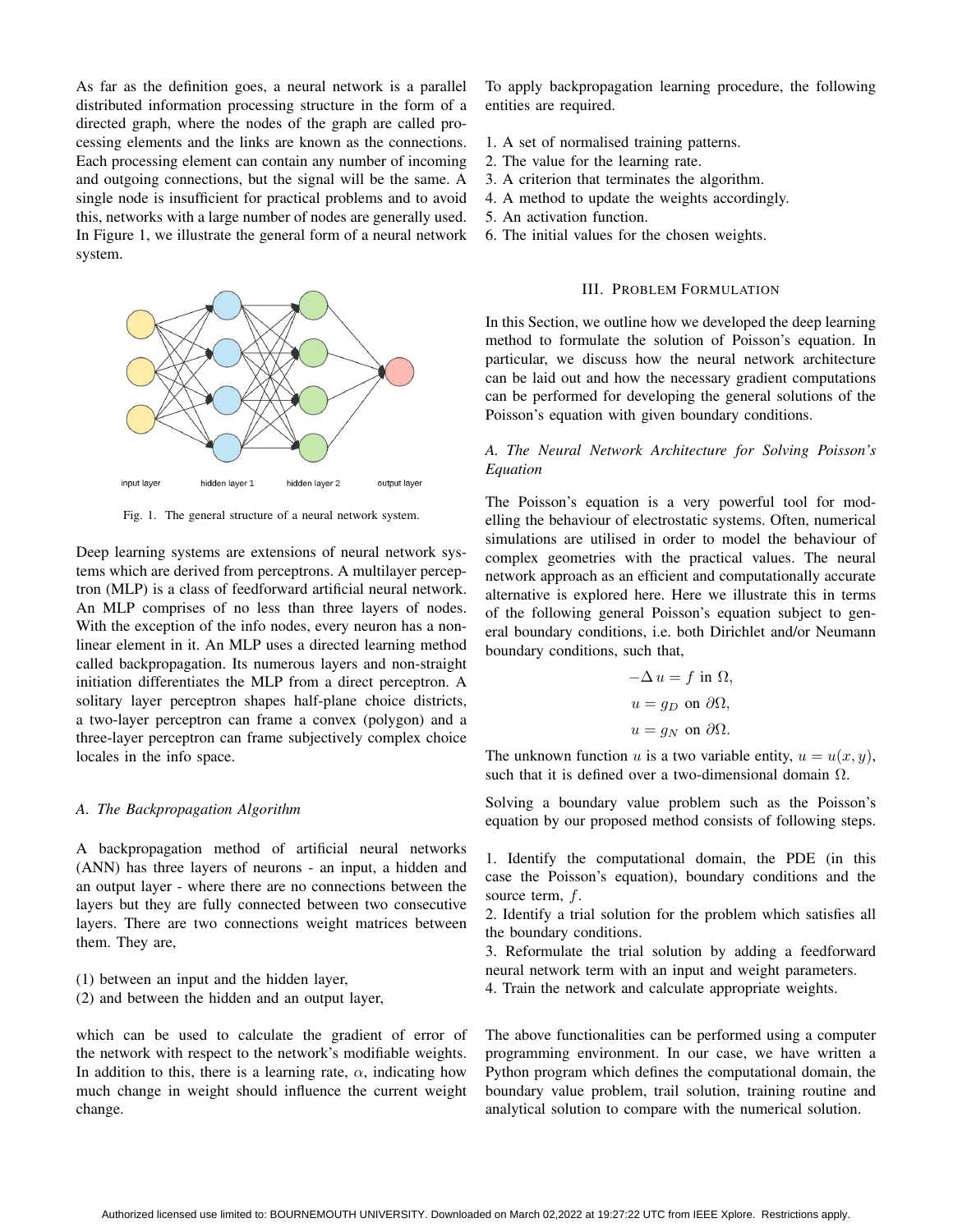# *B. Method of Multilayer Perceptron (MLP) Neural Network*

There are different neural networks to find solution of differential equations. Here we are concentrating on the trial solution techniques similar to those proposed in [19], [20], [21]. A method of MLP neural networks is based on the function approximation capabilities of feedforward neural networks and the construction of a trial solution which is in a differentiable and closed analytic form. It employs a feedforward neural network as the basic approximation element whose parameters (or weights) are adjusted to minimise an appropriate error function. Optimisation techniques are used to minimise the loss function which in turn require the computation of error gradient with respect to the input and network parameters.

Let us consider the general Poisson's problem to be solved as,

$$
F(\vec{x}, u(\vec{x}), \nabla u(\vec{x}), \nabla^2 u(\vec{x})) = G(\vec{x}), \ \ \vec{x} \in D,
$$
 (1)

subject to certain boundary conditions where  $x \in \mathbb{R}^n$  is independent variable over the domain  $D \subset \mathbb{R}^n$  and  $u(x)$  is an unknown solution. To construct the trial solution  $u_t(x, p)$ , we assume that the trial function satisfies the given boundary conditions and it is the sum of two terms where the first term is independent of adjustable parameters (or weights) and the other is with weight parameters. For instance, a suppose trial solution is written as follows,

$$
u_t(x,p) = A(\vec{x}) + G(\vec{x}) * N(\vec{x}, \vec{p}), \qquad (2)
$$

where,  $N(x, p)$ , is a feedforward neural network with weight parameter  $p$ . The task is to learn the parameter  $p$  such that Equation 1 is approximately solved by the form in Equation 2. to do this computation, we discretise the domain  $D$  and its boundary S into a set of discrete points,  $\ddot{D}$  and  $\ddot{S}$  respectively. The problem is then transformed into a system of equations,

$$
F(\vec{x_i}, u(\vec{x_i}), \nabla u(\vec{x_i}), \nabla^2 u(\vec{x_i})) = G(\vec{x_i}), \ \ \vec{x_i} \in \hat{D}, \tag{3}
$$

subject to the constraints imposed by the boundary conditions. This relaxation is general and independent of the form in Equation 2 because with a given neural network it may not be possible to exactly satisfy Equation 3 at each discrete point. The problem is further relaxed to find a trial solution that nearly satisfies Equation 3 by minimising a related error index. If  $u_t(x, p)$  is the trial solution with the adjustable parameters,  $p$ , then the problem is transformed to an optimisation problem which is the minimisation problem of the following form,

$$
\min_{\vec{p}} \sum_{x_i \in \vec{D}} F(\vec{x_i}, u(\vec{x_i}, \vec{p}), \nabla u(\vec{x_i}, \vec{p}), \nabla^2 u(\vec{x_i}, \vec{p})) = G(\vec{x_i}).
$$
\n(4)

subject to the constraints imposed by boundary conditions. A subtle point is that  $A(\vec{x})$  must often be constructed from piecewise boundary conditions. Furthermore, for a given problem there are multiple ways to construct  $A(\vec{x})$  and  $G(\vec{x})$ .

# *C. Gradient Computation*

Minimisation of the error function can also be treated as a procedure of training the network where the error corresponding to each input vector  $x_i$  is the value  $f(x_i)$ which has to become zero. Computation of this error value requires network output as well as the derivative of the output with respect to the input vectors. Therefore, while computing the error we need to compute not only the gradient of the network but also the gradient of network derivatives with respect to its inputs.

Consider a multilayer perceptron with  $n$  input units, hidden layer with  $H$  sigmoid units and a output unit. For a given input vector  $\vec{x}$  the output of the network is  $N = \sum_{i=H}^{H} v_i \sigma(z_i)$  where  $z_i = \sum_{j=1}^{N} w_{ij} x_j + h_i$ ,  $w_{ij}$  is the weigth from: input unit  $(j) \rightarrow h$  hidden unit  $(i)$ ,  $v_i$  is the weigth from: hidden unit  $(i) \rightarrow$  output value,  $\sigma(z)$  is the sigmoid transfer function and  $h_i$  is the hidden unit i. Then it is easy to see that:

$$
\frac{\partial^k N}{\partial x_j^k} = \sum_{i=1}^H v_i w_{ij}^k \sigma(z_i)^{(k)},
$$

 $\sigma(z_i)^{(k)}$  denotes the  $k^{th}$  order derivative of the sigmoid.

### *D. Formulation for the Poisson's Equation*

Considering the same problem as in Equation 5, subject to the boundary conditions and initial conditions over domain  $D$ , the boundary value problem for the general trial solution can be cast as,

$$
u_t(x, y) = A(x, y) + x(1-x)y(1-y)N(x, y, p),
$$

where  $A(x, y)$  is chosen as to satisfy the set of given boundary conditions,

$$
A(x, y) = (1 - x) f_0(y) + x f_1(y) +
$$
  
(1 - y) { $g_0(x)$  - [(1 – x)g<sub>0</sub>(0) + xg<sub>0</sub>(1)]} +  
y { $g_1(x)$  - [(1 – x)g<sub>1</sub>(0) + xg<sub>1</sub>(1)]}. (5)

For mixed boundary conditions of the form,

$$
u(0, y) = f_0, 0 < y < 1,
$$
  
\n
$$
u(1, y) = f_1, 0 < y < 1,
$$
  
\n
$$
u(x, 0) = g_0, 0 < x < 1,
$$
  
\n
$$
\frac{\partial}{\partial y}u(x, 1) = g_1, 0 < x < 1,
$$

where we have Dirichlet conditions on one part of boundary and Neumann boundary conditions elsewhere, the trial solution will look like,

$$
u_t(x, y) = B(x, y) + x(1-x)y[N(x, y, p) - N(x, 1, p) - E,
$$
  
where,  

$$
\partial
$$

$$
E = \frac{\partial}{\partial y} N(x, 1, p)],
$$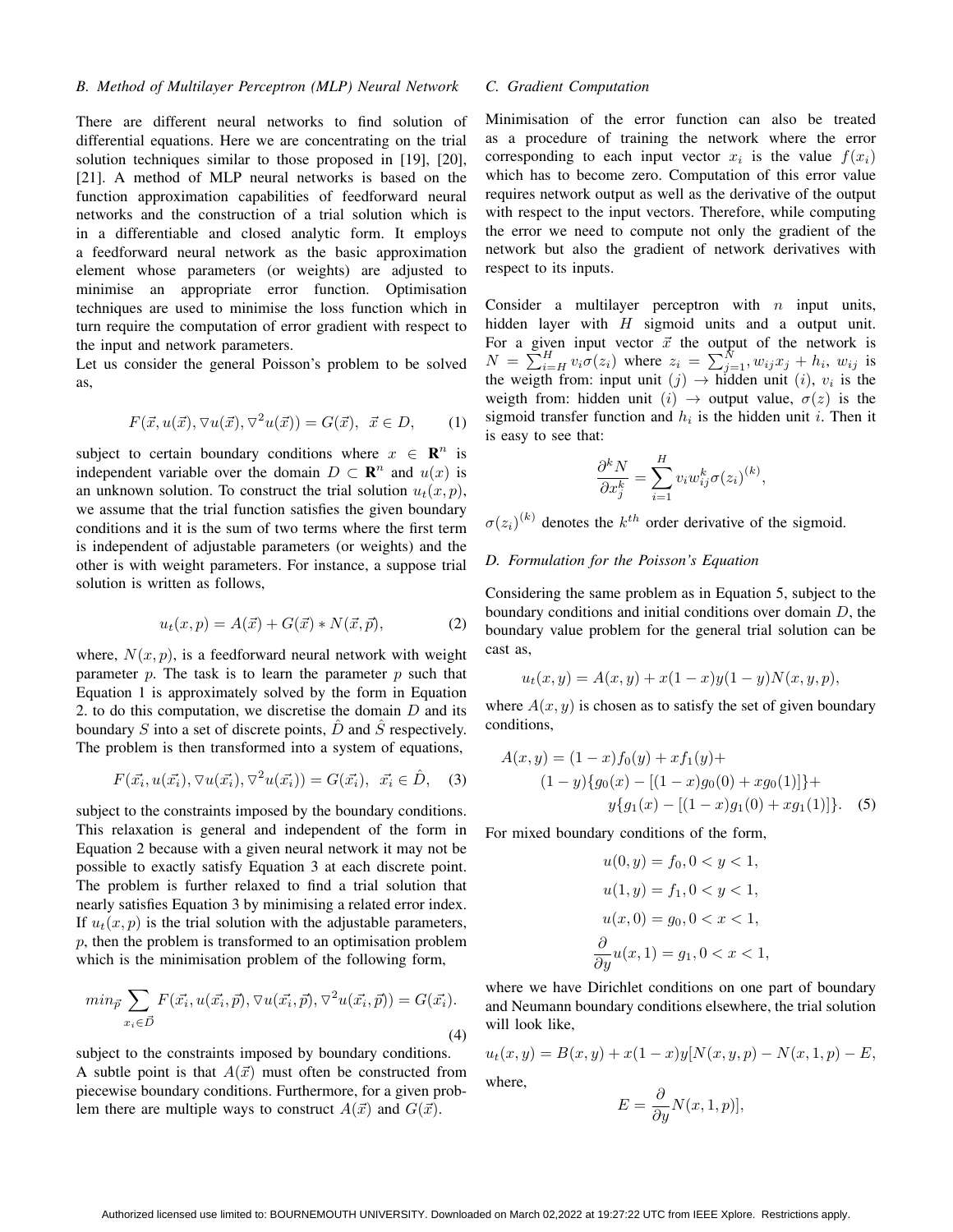where  $B(x, y)$  is chosen to satisfy the set of given boundary conditions,

$$
B(x,y) = (1-x)f_0(y) + xf_1(y) +
$$
  
\n
$$
\{g_0(x) - [(1-x)g_0(0) + xg_0(1)]\} +
$$
  
\n
$$
y\{g_1(x) - [(1-x)g_1(0) + xg_1(1)]\}.
$$
 (6)

# *E. Alternative Way of Writing a Trial Solution*

The analytic solution of Equation 5 can be written as,

$$
\Sigma_{n=1}^N X(u, v) = A_0(u) + \Sigma A_n(u) \cos(nv) + B_n(u) \sin(nv),
$$
 where,

$$
A_0(u) = a_{00} + a_{01}u,
$$
  
\n
$$
A_n(u) = a_{n1}e^{nu} + a_{n2}e^{-nu},
$$
  
\n
$$
B_n(u) = b_{n1}e^{nu} + b_{n2}e^{-nu},
$$

where,  $a_{00}, a_{01}, a_{n1}, a_{n2}, b_{n1}, b_{n2}$  are all vector-valued constants, whose values are determined by the imposed boundary conditions. We can write  $A(x, y)$  in the trial solution as the analytic solution since we need this term to be satisfying the boundary conditions. The benefit of writing an analytic solution as the first term of trial solution is we can reduce the minimisation error and the value of loss function, as can can be seen later in the examples.

Note that the second term of the trial solution does not affect the boundary conditions since it vanishes at the part of boundary where Dirichlet boundary conditions are imposed and its gradient component normal to the boundary vanishes at the part of the boundary where Neumann boundary conditions are imposed. In the above PDE problems, the error to be minimised is given by,

$$
E(p) = \sum_{i} \left\{ \frac{\partial^2 u(x_i, y_i)}{\partial x^2} + \frac{\partial^2 u(x_i, y_i)}{\partial y^2} - f(x_i, y_i) \right\}^2, \quad (7)
$$

where  $(x_i, y_i)$  are points in  $[0, a] \times [0, b]$ .

## IV. COMPARISON WITH FINITE DIFFERENCE

The Poisson's equation in the region of computation with Dirichlet boundary condition can be described as,

$$
\nabla^2 u(x, y) = f(x, y),\tag{8}
$$

where  $D = 0 < x < a, 0 < y < b$ , with boundary conditions as follows,  $\sqrt{2}$   $\sqrt{2}$ 

$$
u(0, y) = f_1, 0 < y < b,
$$
\n
$$
u(a, y) = f_2, 0 < y < b,
$$
\n
$$
u(x, 0) = g_1, 0 < x < a,
$$
\n
$$
u(x, b) = g_2, 0 < x < a.
$$

In order to compare our neural network that solves the above equation, the second order spatial derivatives should be approximated using finite difference method. The spatial domain is discretised in  $x$  and  $y$  direction by equidistant nodes, i.e.,  $\triangle x = \triangle y = h$ ,

$$
\frac{\partial^2 u}{\partial x^2} = \frac{1}{h^2} [u(i+1,j) - 2u(i,j) + u(i-1,j)],\tag{9}
$$

$$
\frac{\partial^2 u}{\partial y^2} = \frac{1}{h^2} [u(i, j+1) - 2u(i, j) + u(i, j-1)],
$$
 (10)

where,  $u(i, j) = u(ih, jh)$ ,  $1 \leq i, j \leq N$ . Using Equations 8 and 9 in Equation 10, we get an ordinary differential equation such that,

$$
u_{ij} = -au_{ij} + A^{\star}u_{ij}, \qquad (11)
$$

where the spatial correlation operator  $\star$  is defined as,

$$
A^{\star}u_{ij} = \sum_{C(k,l)\in N(i,j)} A(k-i,l-j)u_{kl},
$$

 $a > 0$  1  $\leq i, j \leq N$ , A is a 3  $\times$  3 matrix known as the network template. Here  $A$  is taken to be,

$$
A = \begin{bmatrix} 0 & 1/h^2 & 0 \\ 1/h^2 & -4/h^2 + a & 1/h^2 \\ 0 & 1/h^2 & 0 \end{bmatrix}.
$$

# V. EXPERIMENTS AND RESULTS

In this section, we discuss a number of experiments and their results whereby we show how solutions of the Poisson's equation in various forumlations can be generated and compared upon.



Fig. 2. The analytic solution, for the Example 1.

#### *A. Example 1*

In this example, we consider the Poisson's problem subject to boundary conditions over the domain  $D = (0, 1) \times (0, 1)$ , such that,

$$
\nabla^2 u(x, y) = -5\pi^2 \sin(\pi x) \cos(2\pi y),\tag{12}
$$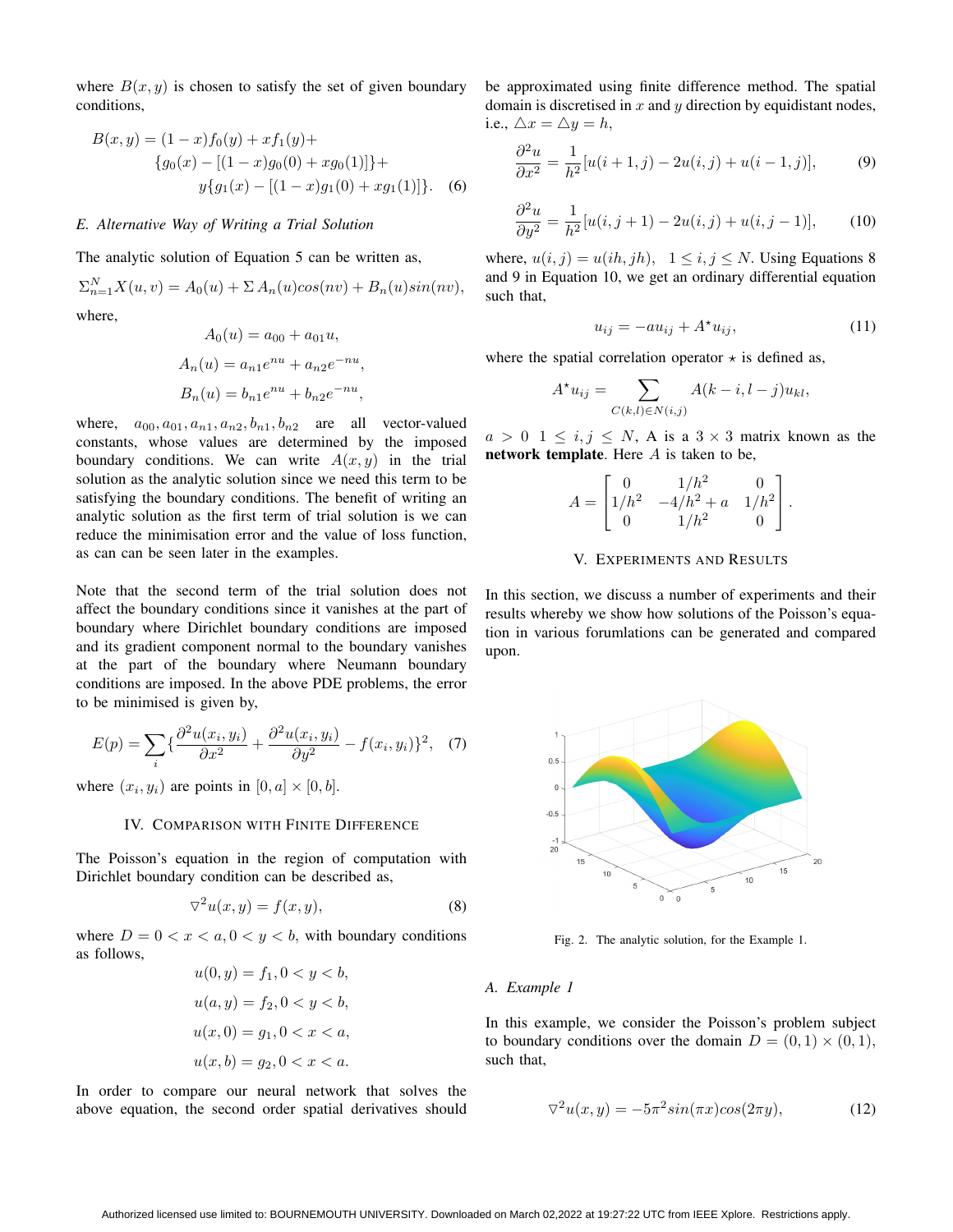

Fig. 3. The Numerical Solution using the our deep learning method, for the Example 1.



Fig. 4. Error of the numerical solution from our approach against the exact solution, for the Example 1.

where,  $D = 0 < x < 1, 0 < y < 1$ , with boundary conditions as follows,  $u(0, u) = 0, 0 < u < 1$ 

$$
u(0, y) = 0, 0 < y < 1,
$$
\n
$$
u(1, y) = 0, 0 < y < 1,
$$
\n
$$
u(x, 0) = \sin(\pi x), 0 < x < 1,
$$
\n
$$
u(x, 1) = \sin(\pi x), 0 < x < 1.
$$

For the above boundary value problem, the general trial solution is taken as,

$$
u_t(x, y) = A(x, y) + x(a - x)y(b - y)N(x, y, p),
$$

where  $A(x, y)$  is chosen as to satisfy the set of given boundary conditions,

$$
A(x, y) = (1 - x) * 0 + x * 0 +
$$
  
\n
$$
(1 - y) \{ \sin(\pi x) - [(1 - x) * 0 + x * 0] \} +
$$
  
\n
$$
y \{ \sin(\pi x) - [(1 - x * 0 + x * 0] \},
$$
  
\n
$$
A(x, y) = (1 - y) \sin(\pi x) + y \sin(\pi x) = \sin(\pi x).
$$

Figures 2, 3, 4 and 5 show the results for this example.



Fig. 5. Numerical Solution using the Finite Difference method, for the Example 1.



Fig. 6. The analytic solution, for the Example 2.

*B. Example 2*

We consider,

$$
\nabla^2 u(x, y) = -4e^{(x^2 + y^2)}(x^2 + y^2 + 1),\tag{13}
$$

where,  $D = 0 < x < 1, 0 < y < 1$  with boundary conditions as follows,

$$
u(0, y) = e^{y^2}, 0 < y < 1,
$$
  
\n
$$
u(1, y) = e^{y^2 + 1}, 0 < y < 1,
$$
  
\n
$$
u(x, 0) = e^{x^2}, 0 < x < 1,
$$
  
\n
$$
u(x, 1) = e^{x^2 + 1}, 0 < x < 1,
$$

For the boundary value problem the general trial solution can be cast as,

$$
u_t(x, y) = A(x, y) + x(a - x)y(b - y)N(x, y, p),
$$

where,  $A(x, y)$  is chosen as to satisfy the set of given boundary conditions,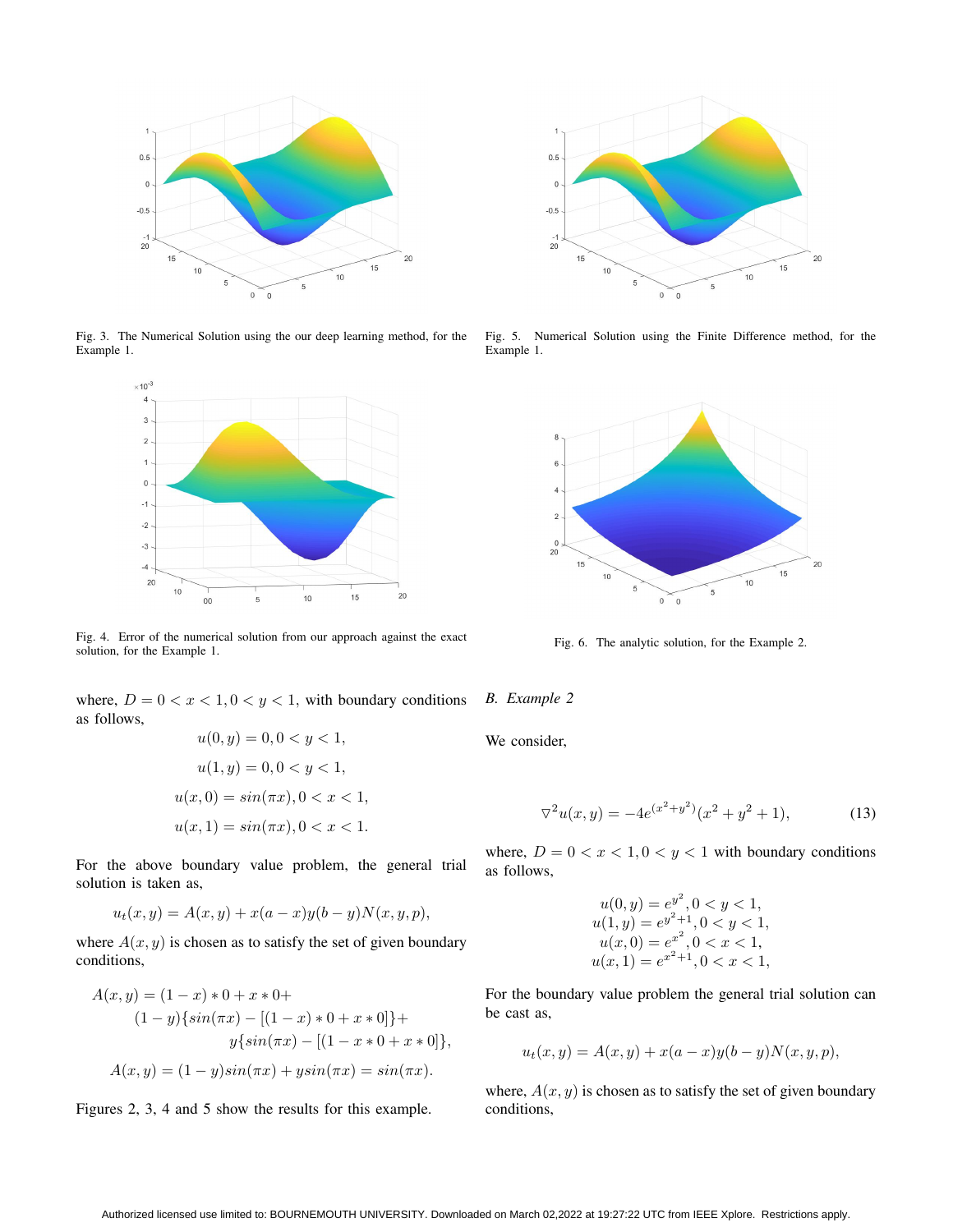

Fig. 7. The Numerical Solution using the our deep learning method, for the Example 2.



Fig. 8. Error of the numerical solution from our approach against the exact solution, for the Example 2.



Fig. 9. Numerical Solution using the Finite Difference method, for the Example 2.



Fig. 10. The analytic solution, for the Example 3.

For above boundary value problem, the general trial solution can be cast as,

$$
u_t(x, y) = B(x, y) + x(1-x)y[N(x, y, p) - N(x, 1, p) - E]
$$

where

$$
E = \frac{\partial}{\partial y} N(x, 1, p)],
$$

where,  $B(x, y)$  is chosen as the same as the analytic solution which is already satisfying the set of given boundary conditions or, can be chosen by the formula given in Equation 6, with,

$$
B(x, y) = (1 - x^2)(2y^3 - 3y^2 + 1),
$$

or

$$
B(x, y) = (1 - x)(2y3 - 3y2 + 1) - x2 + x.
$$

Figures 10, 11, 12 and 13 show the results for this example.

*D. Example 4*

We consider,

$$
\nabla^2 u(x, y) = 0,\tag{15}
$$

$$
A(x,y) = (1-x)e^{y^2} + xe^{y^2+1} +
$$
  
\n
$$
(1-y)\{e^{x^2} - [(1-x) + xe]\} +
$$
  
\n
$$
y\{e^{x^2+1} - [(1-x)e + xe^2]\}.
$$

Figures 6, 7, 8 and 9 show the results for this example.

# *C. Example 3*

We consider the Poisson's problem for mixed boundary conditions,

$$
\nabla^2 u(x, y) = -2(2y^3 - 3y^2 + 1) + 6(1 - x^3)(2y - 1), \tag{14}
$$

 $D = 0 < x < 1, 0 < y < 1$ , with boundary conditions as follows,

$$
u(0, y) = 2y3 - 3y2 + 1, 0 < y < 1,
$$
  
\n
$$
u(1, y) = 0, 0 < y < 1,
$$
  
\n
$$
u(x, 0) = 1 - x2, 0 < x < 1,
$$
  
\n
$$
uy(x, 1) = 0, 0 < x < 1.
$$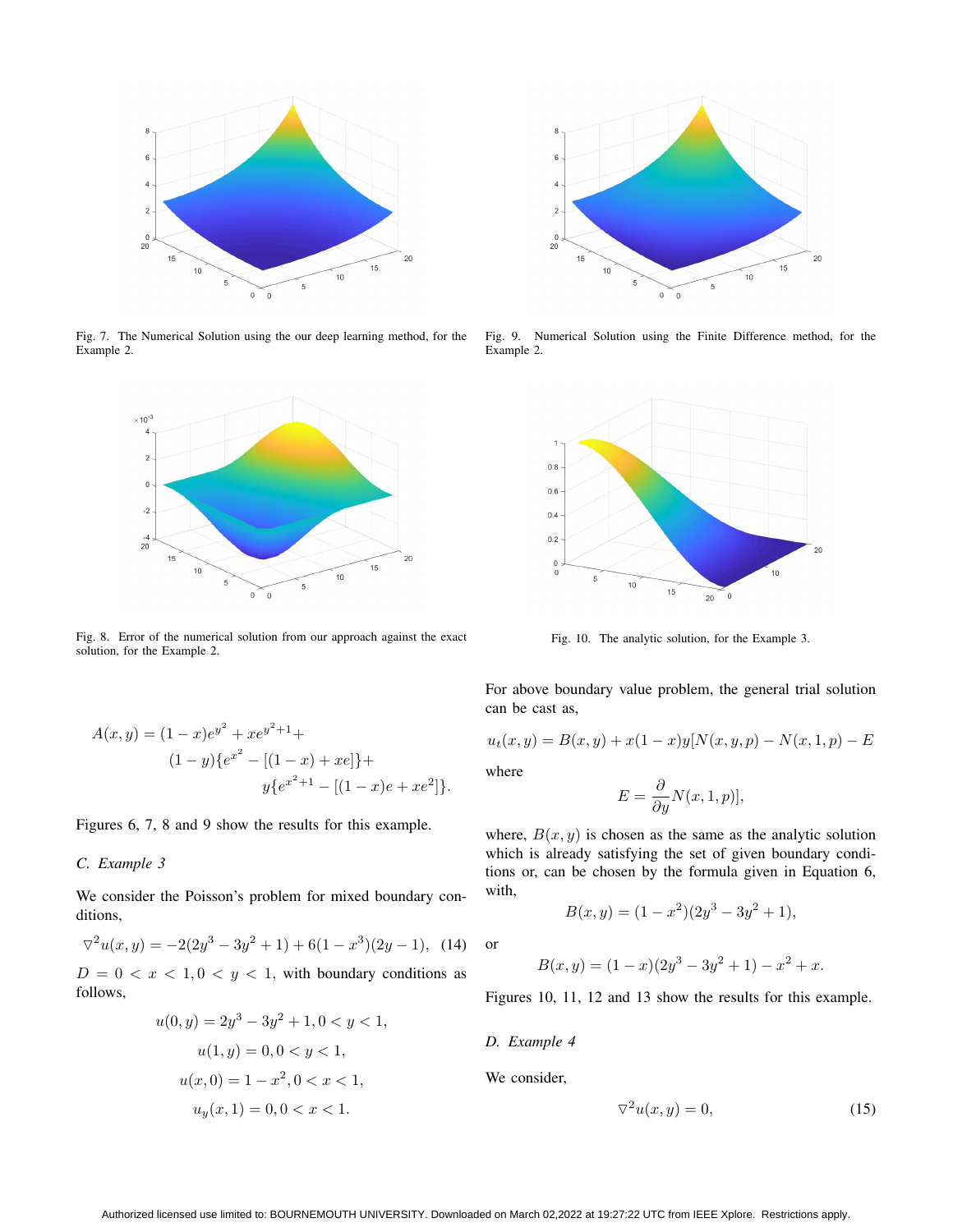

Fig. 11. The Numerical Solution using the our deep learning method, for the Example 3.



Fig. 12. Error of the numerical solution from our approach against the exact solution, for the Example 3.

where  $D = 0 < x < 1, 0 < y < 1$ , with boundary conditions as follows,

$$
u(x, y) = 0, \forall x \in \{(x, y) \in D | x = 0, x = 1, or y = 0\}
$$
  

$$
u(x, y) = \sin(\pi x), \forall x \in \{(x, y) \in D | y = 1\}.
$$

For the above boundary value problem, the general trial solution is taken as,

$$
u_t(x, y) = A(x, y) + x(a - x)y(b - y)N(x, y, p),
$$

where,  $A(x, y)$  is chosen as to satisfy the set of given boundary conditions,

$$
A_1(x, y) = y\sin(\pi x),
$$

or,

$$
A_2(x,y) = \frac{1}{(e^{\pi} - e^{-\pi})} \sin(\pi x) (e^{\pi y} - e^{-\pi y}).
$$

Figures 14, 15 and 16 show the results for this example.



Fig. 13. Numerical Solution using the Finite Difference method, for the Example 3.



Fig. 14. The analytic solution, for the Example 3.

# VI. CONCLUSION

In this paper, we discuss a method of solving Poisson's equation that relies on the ability of function approximation capabilities of the feedforward neural networks and provides accurate and differentiable solutions in a closed analytic form. Thus, a designed and trained cellular neural network is shown to be able to simulate the solutions of PDEs.

We show how a convolutional neural network modified by a backpropagation algorithm can be utilised to numerical solve PDEs. Results show that designed neural network can be as precise as the analytic solutions. The success of the method can be attributed to two factors. The first is the employment of neural networks that are excellent in approximating functions that are of complex nature and the second is the form of the trial solution that satisfies by way construction of the boundary conditions. Therefore the constrained optimisation problem becomes substantially simpler than an unconstrained problem. Unlike most previous approaches, the method is general and can be applied to solve both ordinary as well as partial differential equations by constructing the appropriate form of the trial solution.